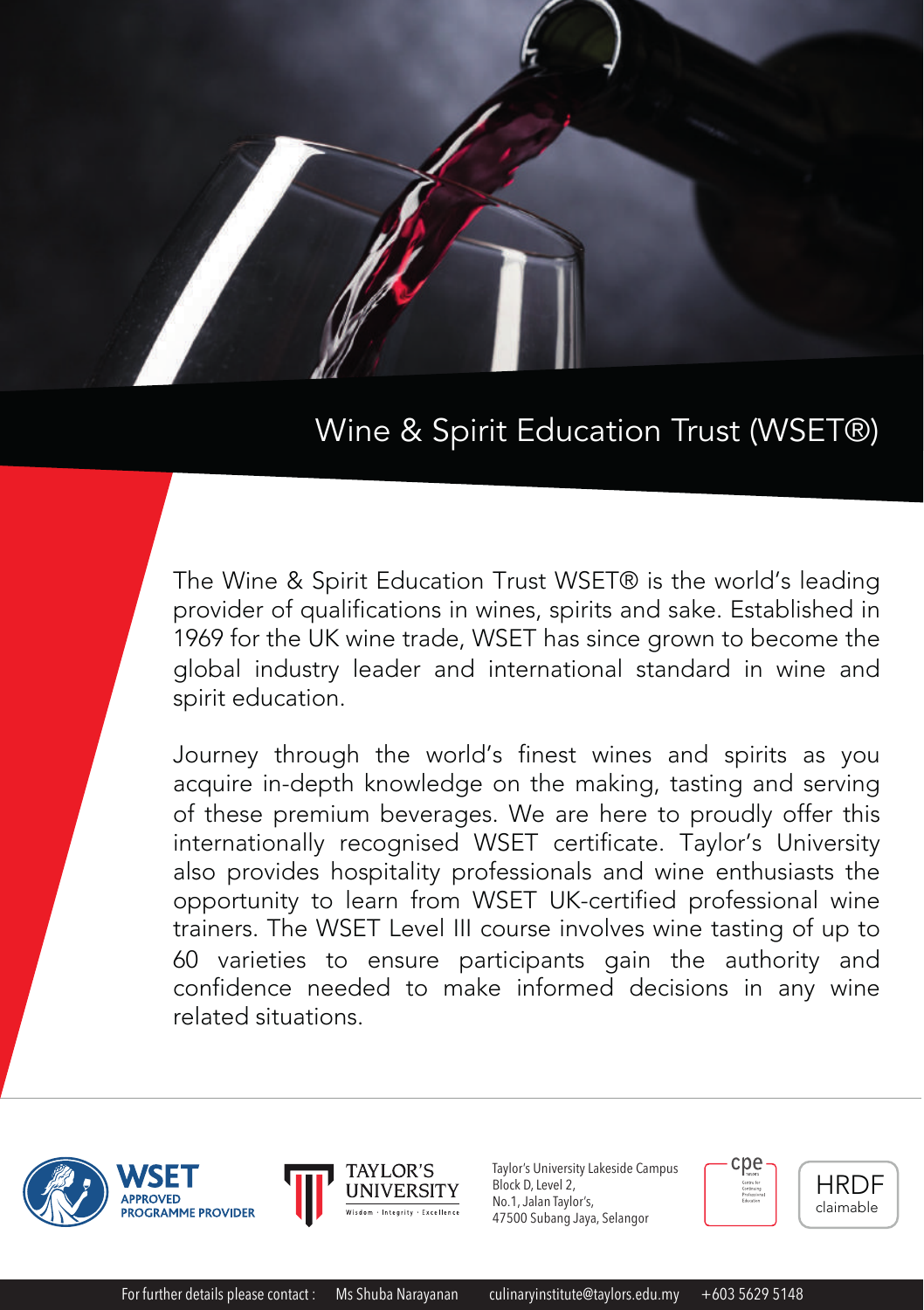#### **WSET LEVEL 1**

A beginner-level introduction to wine, suitable for those starting a wine career or pursuing an interest in wine. For individuals new to wine study, this qualification provides a hands-on introduction to the world of wine. You'll explore the main types and styles of wine through sight, smell, and taste, while also gaining the basic skills to describe wines accurately and make food and wine pairings. Upon successful completion you will receive a WSET certificate and lapel pin.

### **WSET LEVEL 2**

WSET's Level 2 Award in Wines is a beginner- to intermediate-level qualification exploring wines, suitable for industry professionals and wine enthusiasts.

This qualification is intended for beginners wishing to learn about a wide range of wines or those seeking to build on the introductory knowledge gained with the WSET Level 1 Award in Wines. You'll gain knowledge of the principal and regionally important grape varieties of the world, the regions in which they are grown, and the styles of wine they produce. Through a combination of tasting and theory, you'll explore the factors that impact style and quality and learn how to describe these wines with confidence.

# **WSET LEVEL 3**

An advanced-level qualification for professionals working in the wine industry and for wine enthusiasts.

For individuals seeking to delve deeper into the world of wines, this qualification provides a detailed understanding of grape-growing and wine-making. Upon completion you will be able to assess wines accurately and use your understanding to confidently explain wine style and quality. Upon successful completion you will receive a WSET certificate and lapel pin and will be able to use the associated WSET-certified logo.

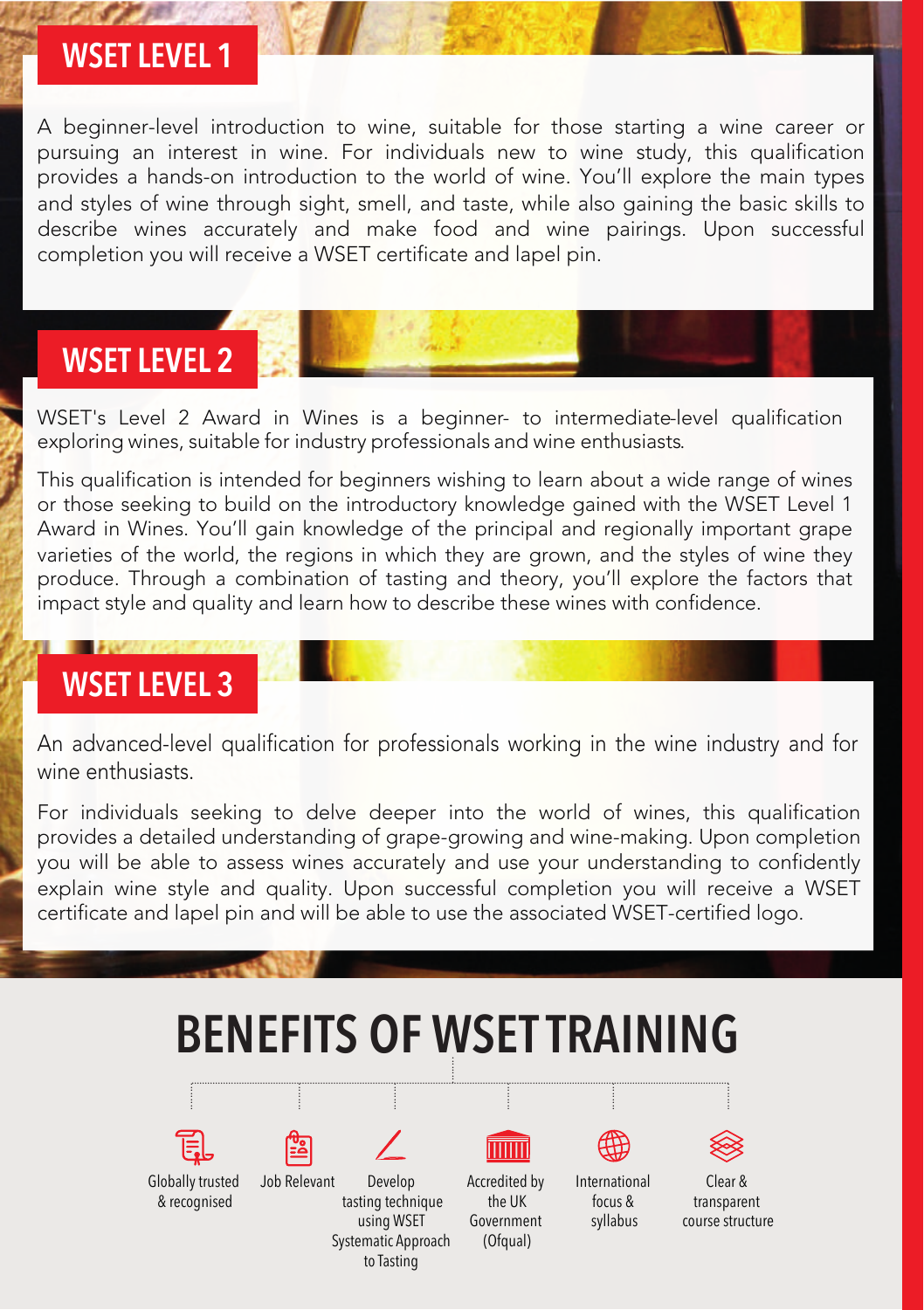# TRAINER PROFILES



**Dr. Joaquim Dias Soeiro**

Head of School, School of Hospitality, Tourism and Events Faculty of Social Sciences and Leisure Management, Taylor's University

Originating from Paris, France, Joaquim moved in his early years to the South West of France. Located in Cahors, a typical gastronomic area, he grew up in the midst of vineyards and luxurious food products such as foie gras and black truffles. Joaquim is well-versed in curriculum mapping, programme development, Outcome-based Education (OBE), experiential learning. He has also developed wine workshops in India, Korea, and Malaysia. He is a certified Trainer TTT 5533, Certified Hotel Educator (American Hotel & Lodging Association), wine trainer, and WSET educator, with over 15 years of experience in France and Malaysia. In his journey, he has developed skills in case studies, interactive and experiential learning, as well as OBE (theory and practical) and specialised in hospitality management, beverage studies, and oenology.



**Rueben Suresh** Senior Lecturer, Taylor's Culinary Institure Faculty of Social Sciences and Leisure Management, Taylor's University

Reuben is a specialist in oenology (the study of wines), with Bachelor's and Master's degrees from the University of Toulouse, France. He is one of only two certified trainers in Malaysia allowed to conduct the WSET® (Wine and Spirit Education Trust) UK programmes. He is also an expert in all aspects of restaurant management, including customer service, menu planning, dining etiquette, and food preparation. Reuben received his practical training from various major international hotels in Malaysia as well as in France, Ireland, and Belgium. He joined Taylor's University College School of Hospitality, Tourism and Culinary Arts in 1997 and became a WSET UK-certified professional wine trainer in 2006. Reuben conducts training in the areas of wine, dining etiquette, restaurants, and food and beverage.